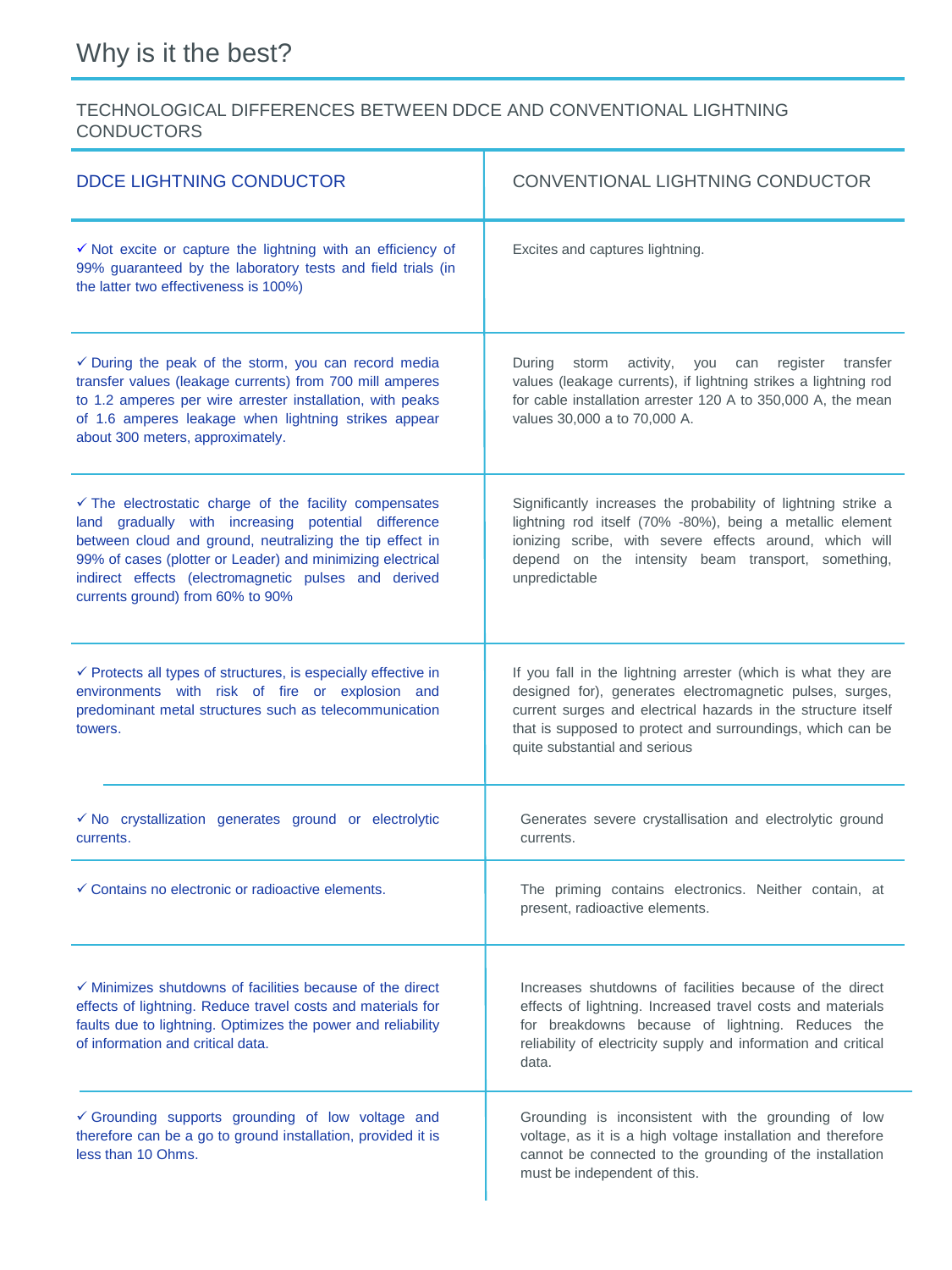## TECHNOLOGICAL DIFFERENCES BETWEEN DDCE AND CONVENTIONAL LIGHTNING **CONDUCTORS**

| <b>DDCE LIGHTNING CONDUCTOR</b>                                                                                                                                                                                                                                                                                                                                                                                                                                                                                                                                                                                                                                       | CONVENTIONAL LIGHTNING CONDUCTOR                                                                                                                                                                                                                                                                                                                                                                                                                                                                                                                                                                                                                                                                                                                                                                                                                                                                                                                |
|-----------------------------------------------------------------------------------------------------------------------------------------------------------------------------------------------------------------------------------------------------------------------------------------------------------------------------------------------------------------------------------------------------------------------------------------------------------------------------------------------------------------------------------------------------------------------------------------------------------------------------------------------------------------------|-------------------------------------------------------------------------------------------------------------------------------------------------------------------------------------------------------------------------------------------------------------------------------------------------------------------------------------------------------------------------------------------------------------------------------------------------------------------------------------------------------------------------------------------------------------------------------------------------------------------------------------------------------------------------------------------------------------------------------------------------------------------------------------------------------------------------------------------------------------------------------------------------------------------------------------------------|
| $\checkmark$ In the case of lightning strikes in areas close to PDCE<br>(indirect effects) or impacts PDCE own (1%), the PDCE is<br>built with consumables (650 C $-$ ) to sacrifice as a fuse,<br>transforming the beam energy in the moment of impact to<br>thermal energy due to the type of material it is made by<br>melting some of it very quickly.<br>The effect of transforming electrical / thermal Energy<br>cancels the appearance of possible hazardous leakage<br>currents throughout the installation of LPS, negating the<br>possibility of creating radiated electromagnetic pulses<br>and dangerous step voltages (the minimized from 60% to<br>90% | If lightning strikes in areas close to the conventional<br>lightning rod or bait or impact on the arrester itself (70% -<br>80%), the melting current arrester absorbs the material<br>gradually (depending on the intensity you get to SPCR)<br>generating over current and throughout the facility where it<br>is placed.<br>We must think that a copper wire 50 mm section holds<br>about 150 A in continuous current. When a lightning strike<br>of 30,000 A, for example, although it passes in<br>microseconds (the time depends on the transfer of<br>resistance from the ground), the wire is completely rigid<br>and burned.                                                                                                                                                                                                                                                                                                           |
| √ Meets international laws Occupational Risks Relating<br>to the basic principles of preventive action and electrical<br>hazards, such as:                                                                                                                                                                                                                                                                                                                                                                                                                                                                                                                            | Not comply with the international laws of Occupational<br>Risks Relating to the basic principles of preventive action<br>and electrical hazards                                                                                                                                                                                                                                                                                                                                                                                                                                                                                                                                                                                                                                                                                                                                                                                                 |
| * Avoid risks because they do not attract lightning.<br>* Assess and address the risks that cannot be avoided,<br>acting as a thermal fuse in case there are indirect effects<br>lightning strike in nearby areas where they are placed.                                                                                                                                                                                                                                                                                                                                                                                                                              | * Prevents NO risk because it attracts the electrical risk<br>from lightning strikes. Furthermore, we can never know<br>that transport the beam intensity falls because it is<br>random, and the effects of a lightning strike depend<br>entirely on the intensity carrying it.                                                                                                                                                                                                                                                                                                                                                                                                                                                                                                                                                                                                                                                                 |
| * Take into account the evolution of the technique, as it is<br>always better system that does not attract lightning to one<br>that attracts lightning.<br>* Replacing the dangerous by involving little or no danger,<br>since the PDCE replaces an element that tries to attract a<br>major risk, as is a tip FRANKLIN.<br>* Adopt measures that put the collective protection to the<br>individual, since the PDCE is a system of collective<br>protection against lightning and avoid, in the probe is<br>placed, have individual protections for workers, the<br>majority of cases ineffective, to electrical hazards causing<br>the lightning strikes.          | * Assess and address the risks that cannot be avoided.<br>Conventional tips attempting to transfer the energy<br>carried by the beam through a metal element (head) and<br>a copper wire downspout 50 mm, reaching a touchdown,<br>but the point of impact of lightning, produces a thermal<br>effect on the entire system of LPS (depending on the<br>intensity you transport the beam will be lower or higher.<br>Also depend on ground resistance, the higher ground<br>resistance, higher thermal effect will be), explosion effect<br>(point of impact) and an electromagnetic pulse (current<br>conducted by air travelling in all directions, carrying a very<br>high peak power, which depends on the beam intensity<br>transport. Therefore manage these risks, WITHOUT<br>EFFECTS important to protect the structure and the<br>people that are around, it is quite impossible, as they<br>themselves admit in their own regulations. |
|                                                                                                                                                                                                                                                                                                                                                                                                                                                                                                                                                                                                                                                                       | * NO Do consider the evolution of the technique, as its<br>operating principle remains attract lightning and therefore<br>the risks that entails.                                                                                                                                                                                                                                                                                                                                                                                                                                                                                                                                                                                                                                                                                                                                                                                               |
|                                                                                                                                                                                                                                                                                                                                                                                                                                                                                                                                                                                                                                                                       | * Replacing the dangerous by involving little or no risk as                                                                                                                                                                                                                                                                                                                                                                                                                                                                                                                                                                                                                                                                                                                                                                                                                                                                                     |

attract lightning, always carries a risk of unknown consequences, but very dangerous.